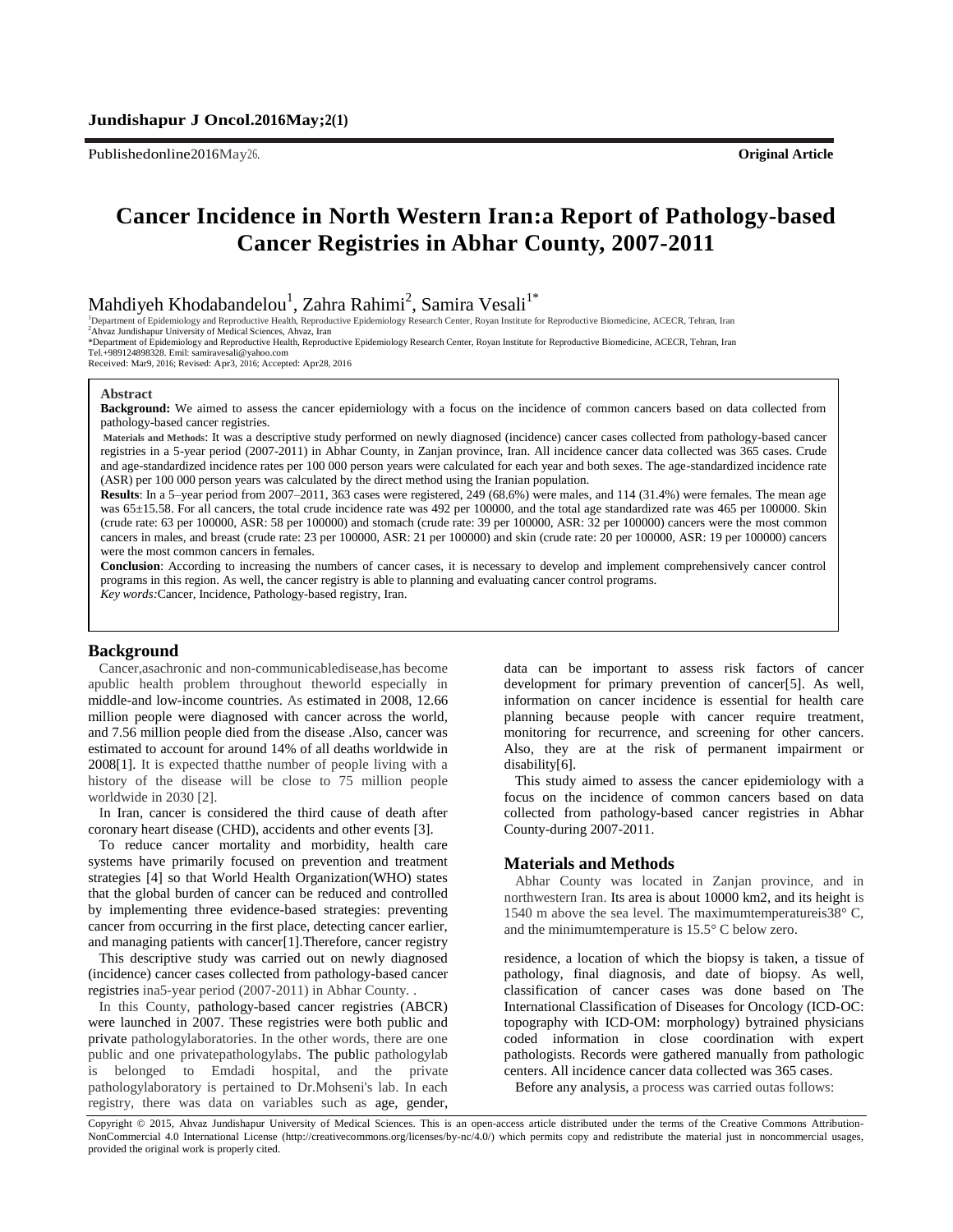At first, duplicate records within each of pathology centers were identified according to age, gender, residence, a location of which the biopsy is taken, final diagnosis, and date of biopsy.

Second, duplicated cases were checked and removed. Finally, 363 cases had inclusion criteria.

Crude and age-standardized incidence rates per 100 000 person years were calculated for each year and both sexes. The age-standardized incidence rate (ASR) per 100 000 person years was calculated by the direct method using the Iranian population.

The analysis of data was performed by SPSS statistic software (version 19.0, SPSS, Inc., Chicago, IL, USA) package. To analyze, descriptive statistics such as frequency tables, mean, and standarddeviation was used, as well as chi-square test was applied to determine an association between demographic factors and the cancer risk. Significance level of 0.05 was considered.

#### **Results**

In a 5–year period from 2007–2011, 363 new cases were registered in the pathology registries in Abhar County, in Iran. Of the registered cases, 249 (68.6%) were males, and 114  $(31.4%)$  were females. The meanagewas  $65±15.58$ . Almosttwo thirds of cancer cases wereinurban areas.The majority ofcaseswere inthe age group70-79(30.7%) (Table1).

For all cancers, the total crude incidence rate was 492 per 100000, and the total age standardized rate was 465 per 100000.

Crude incidence rates were 156 per 100000 and 336 per 100000 for all cancers in female and male respectively. Agestandardized rates (ASRs) were respectively 153 per 100000 and 312 per 100000 in women and men.

Table 2 shows number of cases, crude rates, and ASRs of the 6 most common cancers by sex. As can be seen, skin (crude rate: 63 per 100000, ASR: 58 per 100000) and stomach (crude rate: 39 per 100000, ASR: 32 per 100000) cancers were the most common cancers in males, and breast (crude rate: 23 per 100000, ASR: 21 per 100000) and skin (crude rate: 20 per 100000, ASR: 19 per 100000) cancers were the most common cancers in females.According to the calculated ASRs, Other most common cancers were prostate (35 per 100000) and bladder (26 per 100000) cancers in men. Also, a significant association was seen between incidence of cancer and gender (P<0.004) so that cancerincidencewas greaterinmen than women.

Table 3 shows that the maximum ASR was in 2010 (43 per 100000), and afterwards the ASR of cancers in 2009 was high (33 per 100000).

| Variable  |          | Number of cases | Percent |
|-----------|----------|-----------------|---------|
| Gender    | Male     | 249             | 68.6    |
|           | female   | 114             | 31.4    |
| Age       | $10-19$  | 3               | 0.9     |
|           | 20-29    | 11              | 3       |
|           | 30-39    | 10              | 2.8     |
|           | 40-49    | 31              | 8.6     |
|           | 50-59    | 58              | 16.1    |
|           | 60-69    | 76              | 21.1    |
|           | 70-79    | 111             | 30.7    |
|           | $> = 80$ | 61              | 16.9    |
| Residence | Urban    | 220             | 60.8    |
|           | Rural    | 134             | 37      |
|           |          |                 |         |

Table1. General Characteristics of incidence cancer cases in Abhar County (n=363)

Table 2. Case numbers, crude, and age-standardized incidence rates (ASR) per 100,000 person years of the common cancers in men in Abhar County, Iran (2007–20011).

| Male           |              |            | Female     |               |              |            |            |
|----------------|--------------|------------|------------|---------------|--------------|------------|------------|
| Organ          | No. of cases | Crude rate | <b>ASR</b> | Organ         | No. of cases | Crude rate | <b>ASR</b> |
|                |              |            |            |               |              |            |            |
| Lymph nodes    |              | 10         | 9.4        | Stomach       | 14           | 19         | 18         |
| Stomach        | 30           | 39         | 37         | <b>Breast</b> | −            | 23         | -41        |
| <b>Bladder</b> | 21           | 28         | 26         | Ovary         |              | 5.4        |            |
| Esophagus      | 18           | 24         | 22         | Esophagus     |              |            | −<br>7.4   |
| Prostate       | 20           | 38         | 34         | Gallbladder   |              |            | 3.5        |
| Skin           | 48           | 63         | 58         | Skin          | 15           | 20         | 19         |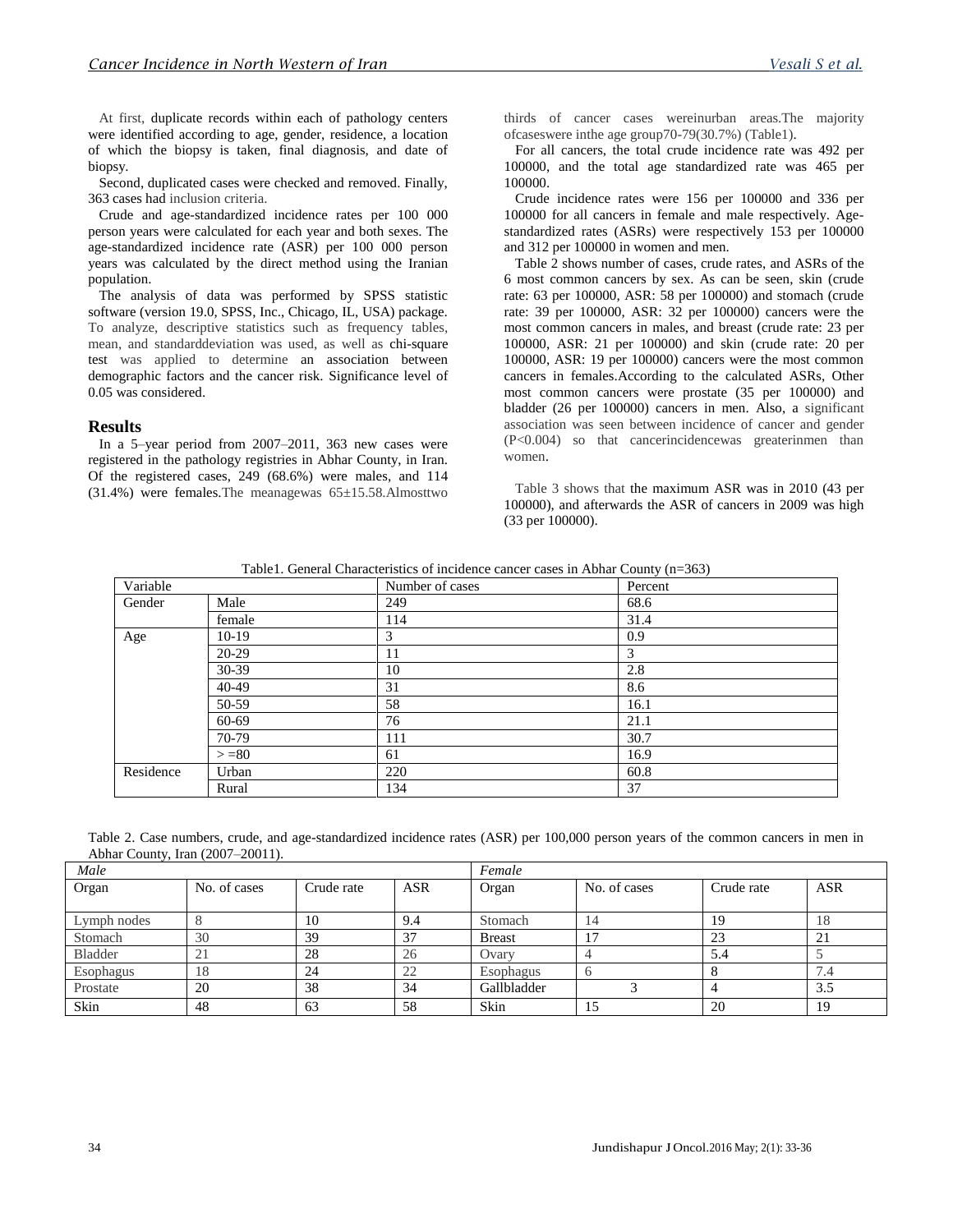| $\epsilon$ , and the pair order $\epsilon$ and $\epsilon$ is represented in 2007. 2011. |              |       |     |              |        |            |  |  |
|-----------------------------------------------------------------------------------------|--------------|-------|-----|--------------|--------|------------|--|--|
| Year of study                                                                           | Male         |       |     |              | Female |            |  |  |
|                                                                                         | No. of cases | Crude | ASR | No. of cases | Crude  | <b>ASR</b> |  |  |
| 2007                                                                                    | 49           | 67    | 62  | 22           | 30     | 30         |  |  |
| 2008                                                                                    | 54           | 73    | 68  | 20           | 28     | 27         |  |  |
| 2009                                                                                    | 63           | 85    | 78  | 24           | 32     | 33         |  |  |
| 2010                                                                                    |              | 77    | 72  | 32           | 44     | 43         |  |  |
| 2011                                                                                    | 26           | 34    | 32  | 16           | 22     | 20         |  |  |

Table 3. Crude and age-standardized incidence rates per 100,000 person years (ASRs) for all cancer types combined among male and female reported to pathology-based cancer registrations in 2007-2011.

## **Discussion**

Various studies on incidence cases of cancers were conducted in Iran using population-based cancer registries. Information contained in population-based cancer registries about cancer cases was obtained through hospitals, pathology laboratories, diagnostic radiology clinics, outpatient public and private clinics, and death certificates. Such cancer registries are established in provinces, such as Fars, Golestan, Ardabil, Semnan, Tehran, etc. At the county, a pathology-based cancer registry, especially in poorly covered areas, can improve cancer reporting [7]. This is the first report of pathology-based cancer registries in this county.

Findings indicated that in this region crude and ASR incidence rates of cancers were moreinmale than female. Studies on population-based cancer registries, and the report of World Health Organization showed same results [1, 3, 5, 8-12].

In this study, breast and prostate cancers were respectively the second and third most common cancer among women and men. According to the reports obtained from population-based cancer registries in Iran, the most common cancer among Iranian women was breast cancer [3, 8-9, 11-12]. Throughout the world, breast cancer is the most common cancer diagnosed in women. It was estimated that 1.38 million women across the world were diagnosed with breast cancer in 2008. Breast cancer incidence has increased in most countries in the last decades, with the most rapid increases occurring in many of the developing countries. Reproductive behavior and the use of exogenous hormones, as well as differences in weight, exercise, diet and alcohol consumption, are thought to underlie the differences [1, 13-14]. The report of World Health Organization (W.H.O) revealed that an estimated 900,000 men were diagnosed with prostate cancer in 2008 worldwide. There have been large increases in the incidence of prostate cancer in many countries, with little change or small decrease in mortality [1, 15-16]

Our study showed the most common cancer was skin cancer in male and females. Other common cancers were stomach and bladder in men, and esophagus cancer in women in this region. According to the reports obtained from population-based cancer registries in Iran, other most common cancers were colorectal, stomach, and esophagus in females. Bladder, prostate, colorectal, and esophagus were common cancers among males [3, 8-9, 11-12]. Studies indicated that the developing countries carry the biggest burden of esophagus cancer, with 480,000 newly diagnosed cases across the world in 2008[1, 17]. Very high incidence rates for esophageal squamous cell carcinoma (ESCC) have been reported from certain areas of the world, including the northern areas of China and Golestan Province in north-eastern of Iran [8, 10, 18-20]. Reports stated that in the world, 990,000 people were diagnosed with stomach cancer in 2008. There is wide geographical variation in incidence across the world, much of which is related to differences in diet and

Helicobacter pyloriinfection. Incidence rates of stomach cancer have been declining worldwide for several decades. The reasons for this decrease are not well understood, but may include improvements in diet, food preservation and storage [1, 17]. Based on studies conducted in Iran and the world, the majority of bladder cancer occurs in males and there is a 14 fold variation in incidence internationally[16]. Malignant neoplasms of the urinary bladder account for about 1,400 registered new cancer cases and 1,100 deaths annually in the G.D.R (Global Death Rate). As compared with other developed industrialized countries, incidence and mortality from bladder cancer is relatively low in the G.D.R[21]. Smoking and occupational exposures are the major risk factors in Western countries, whereas chronic infection with Schistosomahematobium in developing countries, particularly in Africa and theMiddle East, accounts for about 50% of the total burden[22]. Researches performed in Muslim countries in west Asia, such as Iran, demonstrated that there was the low incidence of cervix cancerbecause sexual and reproductive factors and oncogenic subtypes of human papillomavirus play an important role in the risk of this cancer [9-10, 23], but at the present study cervix cancer was one of themost commoncancers. Thisdifference could beduetolowsample sizeof our study.

In this study, similar to other studies[9], results showed that themucholder, morelikely to developcancer so that incidence cases in the 60-69 and 70–79 age groups are more than other age groups, and there was a significant association between incidence of cancer and age groups (P<0.001).

Considering that Individuals who have one or more firstdegree relatives with cancer are often at increased risk for developing cancer, it is necessary to design a study in this county for assessing family history and heredity, especially about breast cervix, and prostate cancers, because family history assessment is important as a clinical marker of increased risk for disease [24-26]. Also, other factors affecting incidence of cancers should be studied.

## **Conclusion**

According to increasing the numbers of cancer cases, it is necessary to develop and implement comprehensively cancer control programs in this region. As well, the cancer registry is able to planning and evaluating cancer control programs.

## **Acknowledgements**

We have acknowledged to Dr. Sonia Bastani MD-AP-CP-Lab director in Abhar Emdadi hospital Zanjan university of medical science.

# **Conflict of Interest**

There is no conflict of interest to be declared.